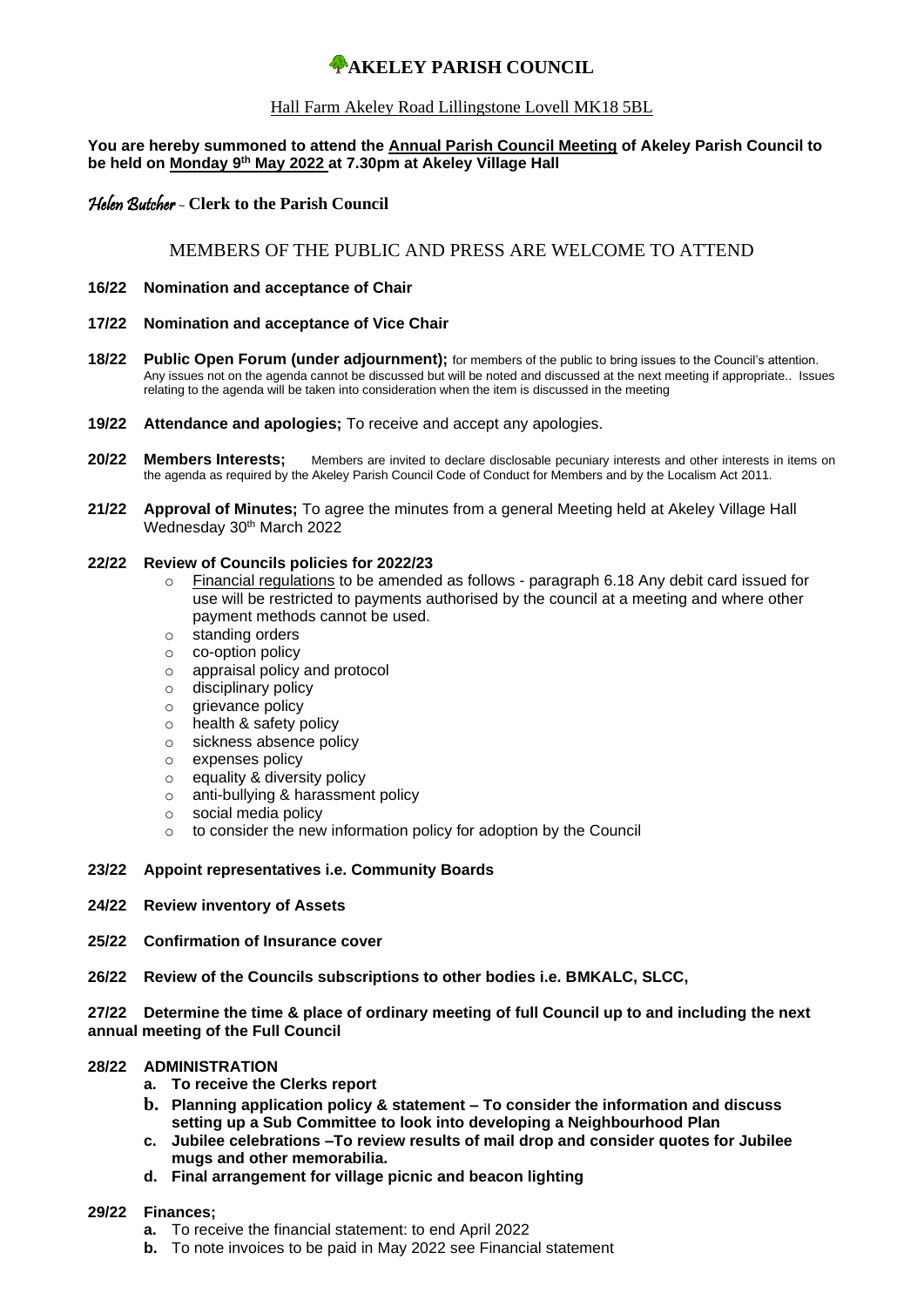# *A***AKELEY PARISH COUNCIL**

**c.** To review any available AGAR documents

### **30/22 ENVIRONMENT;**

- **a.** Recreational Field; to receive any updates.
- **b.** Play Park; to receive any updates inc. grants from Community Board for seating
- **c.** Scout Field; to receive any reports and discuss any updates
- **d.** Grass Cutting; to receive any reports and discuss any issues
- **e.** Wildflower area; to receive any updates,
- **f.** Roads and traffic; To discuss any issues, including Community Speedwatch update
- **g.** Footpaths; to receive any updates from Footpath Wardens
- **h.** Allotments; to receive any updates.
- **i.** Street lighting; to discuss any issues. To discuss lighting for new houses on Leckhampstead Road (Leys Field)

## **31/22 Planning;**

# **[Erection of dwelling \(amendment to approval 21/02258/APP\)](https://publicaccess.aylesburyvaledc.gov.uk/online-applications/applicationDetails.do?activeTab=summary&keyVal=R9I134CLGVJ00&prevPage=inTray)**

## Planning Application

## Land Adj Maple Tree Cottage Chapel Lane Akeley Buckinghamshire MK18 5HU

Ref. No: 22/01141/APP | Received: Tue 29 Mar 2022 | Validated: Tue 29 Mar 2022 | Status: Pending Consideration

# Requests for consultation

| Letter Reference: Consultee: |                              | Date Requested: Expiry Date:      |  |
|------------------------------|------------------------------|-----------------------------------|--|
| Not Available                | <b>Akeley Parish Council</b> | Tue 12 Apr 2022   Tue 10 May 2022 |  |

# • **T1 - [Remove storm-damaged Leylandii. The tree has fallen apart in recent](https://publicaccess.aylesburyvaledc.gov.uk/online-applications/applicationDetails.do?keyVal=RA0E7KCLH9A00&activeTab=summary)  [storms, the job is to remove the remaining quarter as there is high risk of](https://publicaccess.aylesburyvaledc.gov.uk/online-applications/applicationDetails.do?keyVal=RA0E7KCLH9A00&activeTab=summary)  [failure.](https://publicaccess.aylesburyvaledc.gov.uk/online-applications/applicationDetails.do?keyVal=RA0E7KCLH9A00&activeTab=summary)**

### Hillberry Lillingstone Road Akeley Buckinghamshire MK18 5HZ

Ref. No: 22/01297/ATC | Received: Fri 08 Apr 2022 | Validated: Fri 08 Apr 2022 | Status: Awaiting decision

• **Various works to various trees - [See appended survey for full details](https://publicaccess.aylesburyvaledc.gov.uk/online-applications/applicationDetails.do?keyVal=R9NGXWCLH0500&activeTab=summary)**

The Rectory Buckingham Road Akeley Buckinghamshire MK18 5HJ Ref. No: 22/01204/ATP | Received: Fri 01 Apr 2022 | Validated: Fri 01 Apr 2022 | Status: Awaiting decision

[Erection of dwelling \(amendment to approval 21/02258/APP\)](https://publicaccess.aylesburyvaledc.gov.uk/online-applications/applicationDetails.do?keyVal=R9I134CLGVJ00&activeTab=summary)

Land Adj Maple Tree Cottage Chapel Lane Akeley Buckinghamshire MK18 5HU